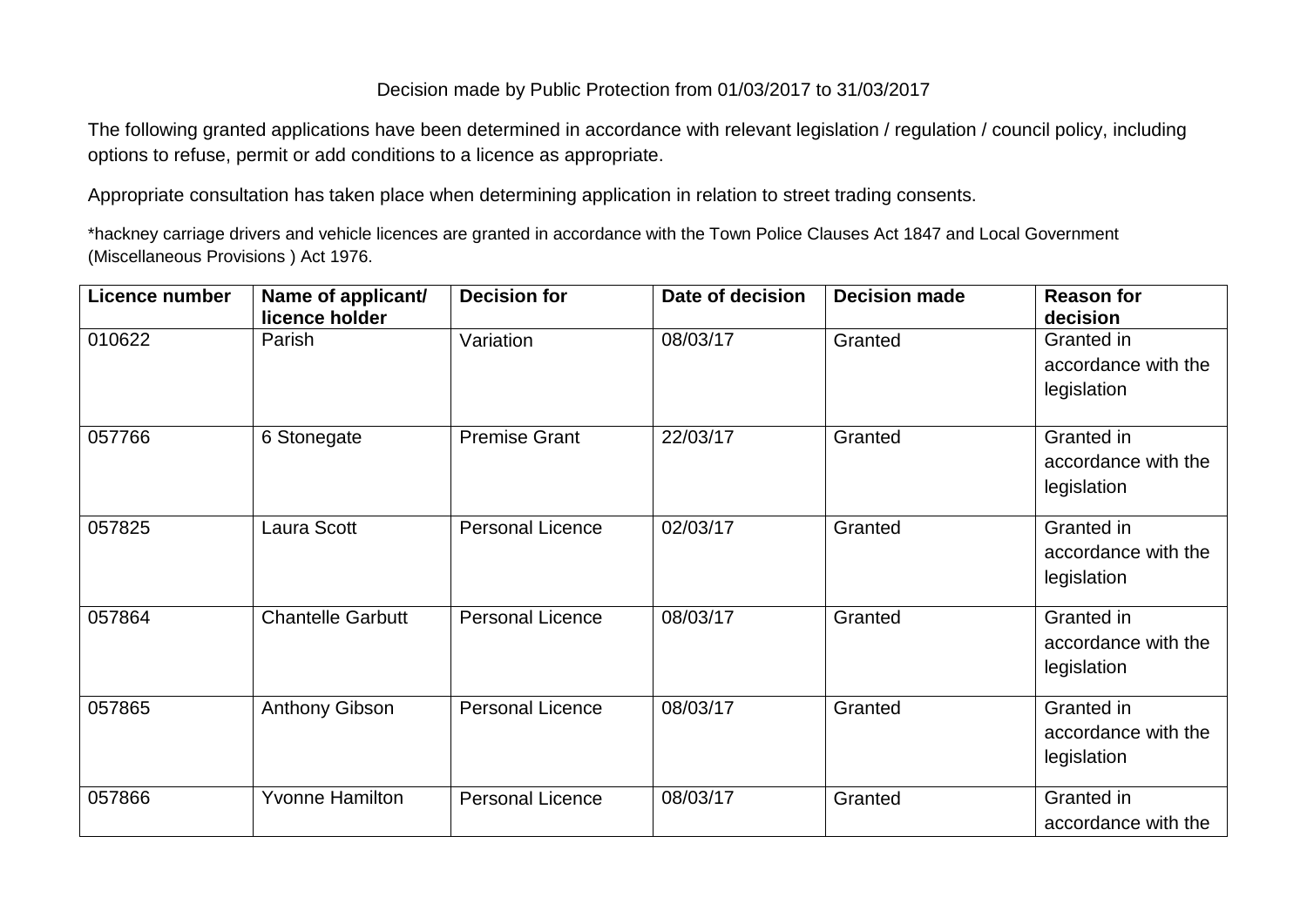|        |                                                       |                                      |          |         | legislation                                      |
|--------|-------------------------------------------------------|--------------------------------------|----------|---------|--------------------------------------------------|
| 057923 | <b>Susan Weller</b>                                   | <b>Personal Licence</b>              | 16/03/17 | Granted | Granted in<br>accordance with the<br>legislation |
| 057925 | Rebecca Green                                         | <b>Personal Licence</b>              | 16/03/17 | Granted | Granted in<br>accordance with the<br>legislation |
| 057927 | Egle Kvederaviciute                                   | <b>Personal Licence</b>              | 16/03/17 | Granted | Granted in<br>accordance with the<br>legislation |
| 057929 | <b>Alan Williams</b>                                  | <b>Personal Licence</b>              | 16/03/17 | Granted | Granted in<br>accordance with the<br>legislation |
| 057965 | <b>Keith McKnee</b>                                   | <b>Skin Piercing</b><br>Registration | 22/03/17 | Granted | Granted in<br>accordance with the<br>legislation |
| 058072 | Glow Health and<br><b>Beauty</b>                      | <b>Skin Piercing</b><br>Registration | 31/03/17 | Granted | Granted in<br>accordance with the<br>legislation |
| 058071 | Lesley Ann Pearson                                    | <b>Skin Piercing</b><br>Registration | 31/03/17 | Granted | Granted in<br>accordance with the<br>legislation |
| 057854 | <b>York International</b><br><b>Tattoo Convention</b> | <b>Skin Piercing</b><br>Registration | 06/03/17 | Granted | Granted in<br>accordance with the<br>legislation |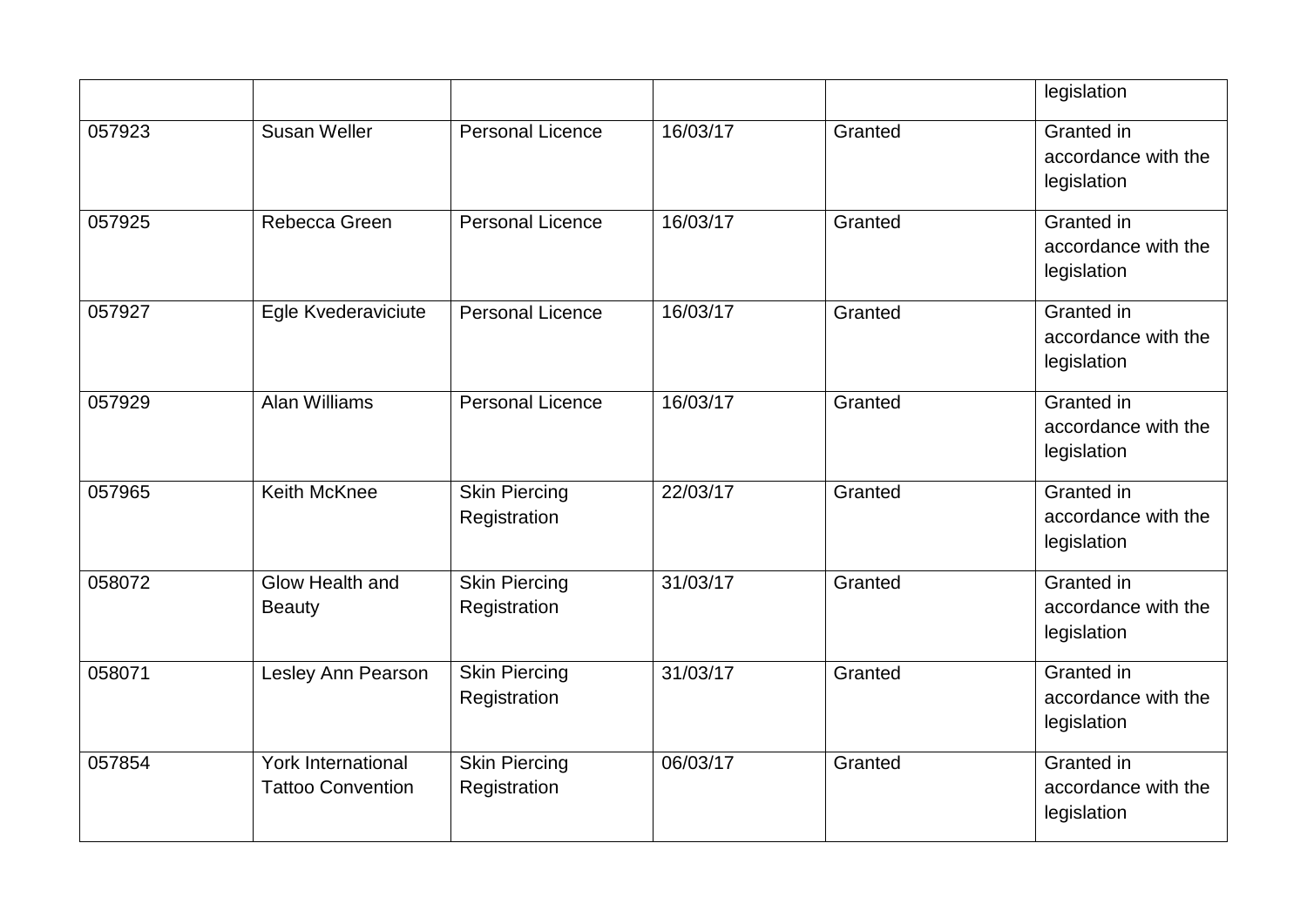| 057962 | <b>Millys Beauty Bar</b>    | <b>Skin Piercing</b><br>Registration | 21/03/17 | Granted | Granted in<br>accordance with the<br>legislation |
|--------|-----------------------------|--------------------------------------|----------|---------|--------------------------------------------------|
| 057966 | <b>Tasman Therapies</b>     | <b>Skin Piercing</b><br>Registration | 22/03/17 | Granted | Granted in<br>accordance with the<br>legislation |
| 058023 | Jane Anspach-Sykes          | <b>Skin Piercing</b><br>Registration | 29/03/17 | Granted | Granted in<br>accordance with the<br>legislation |
| 058022 | Professional<br>Bodycare    | <b>Skin Piercing</b><br>Registration | 29/03/17 | Granted | Granted in<br>accordance with the<br>legislation |
| 058071 | <b>Lesley Pearson</b>       | <b>Skin Piercing</b><br>Registration | 31/03/17 | Granted | Granted in<br>accordance with the<br>legislation |
| 057745 | <b>Museum Gardens</b>       | <b>Street Trading</b><br>Consent     | 31/03/17 | Granted | Granted in<br>accordance with the<br>legislation |
| 191695 | Childreach<br>International | <b>Charity Collection</b>            | 01/03/17 | Granted | Granted in<br>accordance with the<br>legislation |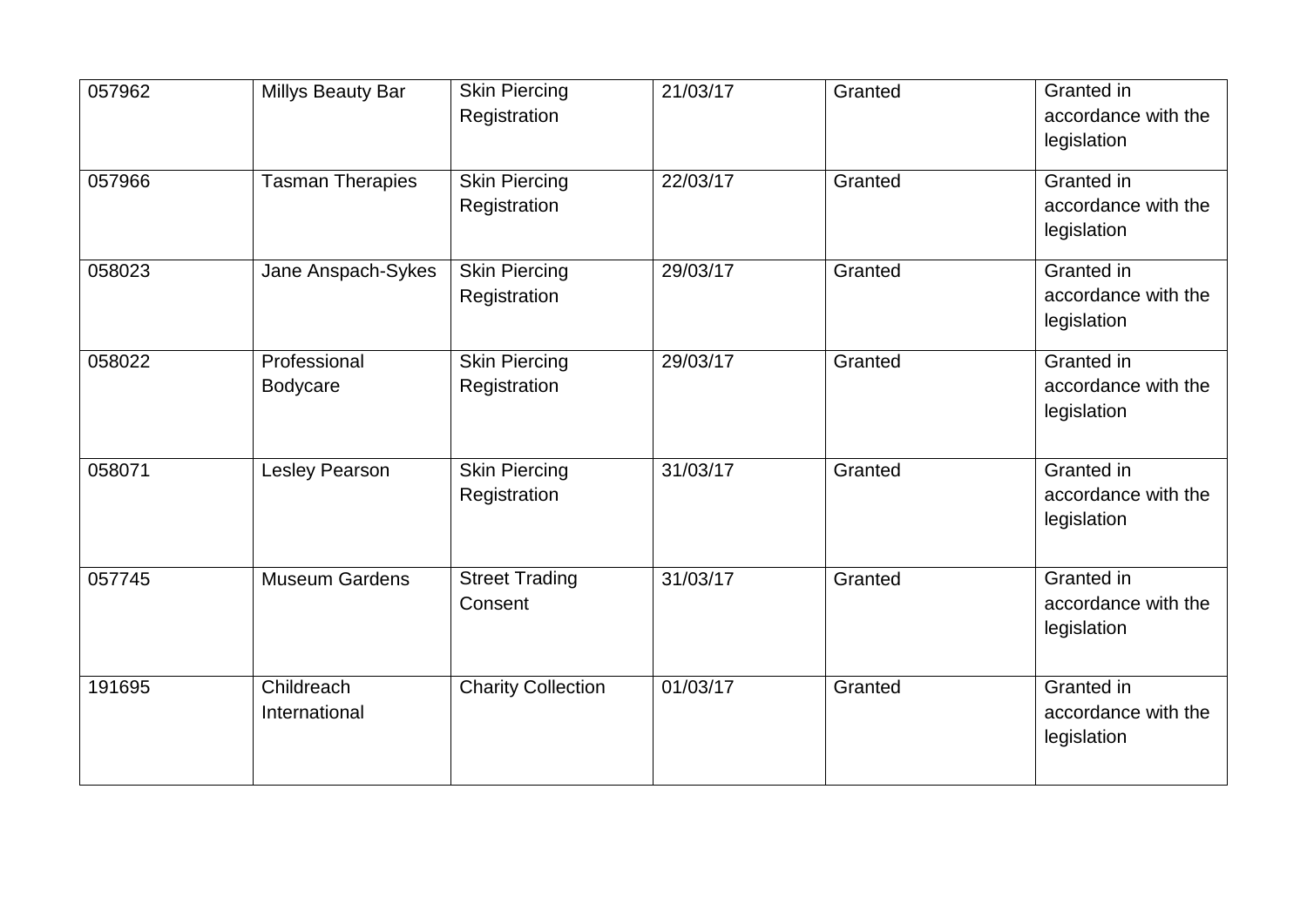|        | <b>Marie Curie</b>                  | <b>Charity Collection</b> | 03/03/17 | Granted | Granted in<br>accordance with the<br>legislation |
|--------|-------------------------------------|---------------------------|----------|---------|--------------------------------------------------|
| 191842 | <b>BHF</b>                          | <b>Charity Collection</b> | 03/03/17 | Granted | Granted in<br>accordance with the<br>legislation |
| 191843 | Make a Wish                         | <b>Charity Collection</b> | 03/03/17 | Granted | Granted in<br>accordance with the<br>legislation |
| 191844 | <b>RAFA</b>                         | <b>Charity Collection</b> | 03/03/17 | Granted | Granted in<br>accordance with the<br>legislation |
| 191845 | <b>Marie Curie</b>                  | <b>Charity Collection</b> | 03/03/17 | Granted | Granted in<br>accordance with the<br>legislation |
| 191847 | Child.org                           | <b>Charity Collection</b> | 28/03/17 | Granted | Granted in<br>accordance with the<br>legislation |
| 192258 | <b>Macmillian Cancer</b><br>Support | <b>Charity Collection</b> | 29/03/17 | Granted | Granted in<br>accordance with the<br>legislation |
| 192271 | Soldiers Off The<br><b>Street</b>   | <b>Charity Collection</b> | 29/03/17 | Granted | Granted in<br>accordance with the<br>legislation |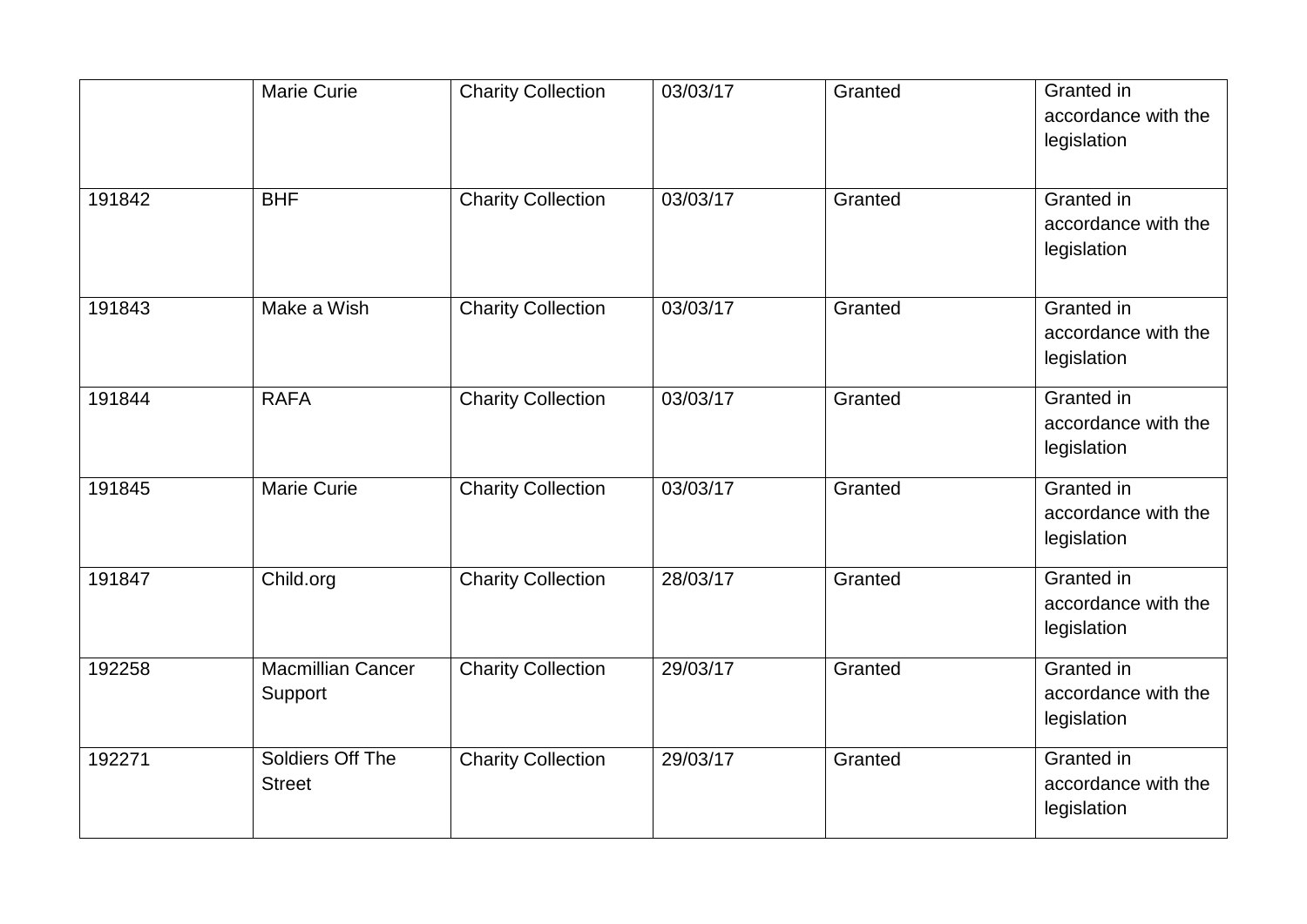| 192287 | R.N.L.I                               | <b>Charity Collection</b>                        | 30/03/17 | Granted | Granted in<br>accordance with the<br>legislation |
|--------|---------------------------------------|--------------------------------------------------|----------|---------|--------------------------------------------------|
| 191892 | <b>Round Table</b><br>Children's Wish | House to House<br>Collection                     | 07/03/17 | Granted | Granted in<br>accordance with the<br>legislation |
| 268    | <b>Adam Ives</b>                      | <b>Hackney Carriage</b><br><b>Driver Licence</b> | 21/03/17 | Granted | Granted in<br>accordance with the<br>legislation |
| 269    | Ali Kaya                              | <b>Hackney Carriage</b><br><b>Driver Licence</b> | 30/03/17 | Granted | Granted in<br>accordance with the<br>legislation |
| 283    | Piotr Kolasa                          | <b>Private Hire Driver</b><br>Licence            | 02/03/17 | Granted | Granted in<br>accordance with the<br>legislation |
| 175    | <b>Mohammed Ullah</b>                 | <b>Private Hire Driver</b><br>Licence            | 09/03/17 | Granted | Granted in<br>accordance with the<br>legislation |
| 265    | Adina Urdarea                         | <b>Private Hire Driver</b><br>Licence            | 09/03/17 | Granted | Granted in<br>accordance with the<br>legislation |
| 315    | Alexandru Gura                        | <b>Private Hire Driver</b><br>Licence            | 09/03/17 | Granted | Granted in<br>accordance with the<br>legislation |
| 290    | <b>Graham Wood</b>                    | <b>Private Hire Driver</b>                       | 09/03/17 | Granted | Granted in                                       |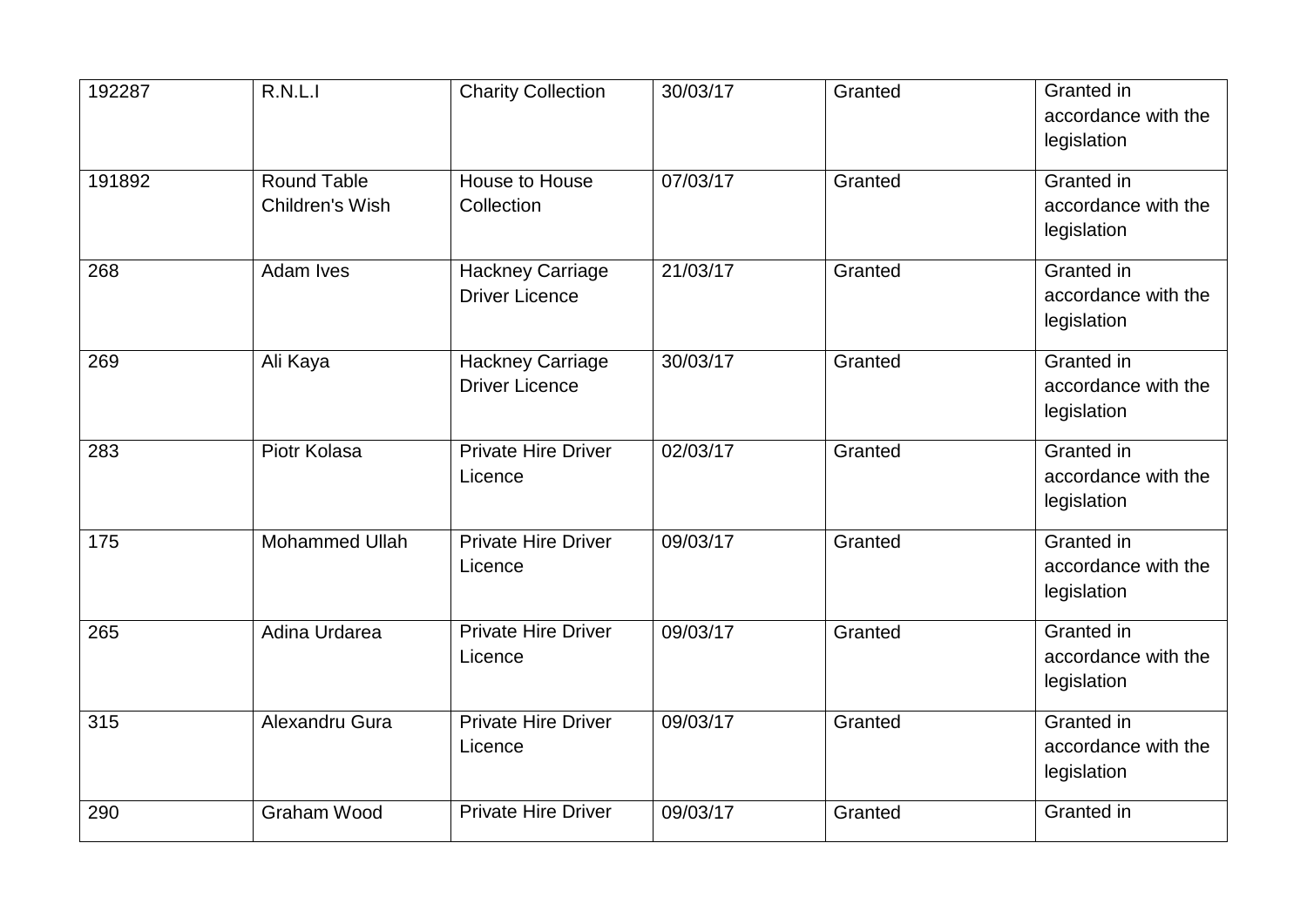| legislation<br>16/03/17<br>Granted in<br>Philip Bunyan<br><b>Private Hire Driver</b><br>Granted<br>345<br>Licence<br>legislation<br><b>Cameron Coombs</b><br>16/03/17<br>Granted in<br><b>Private Hire Driver</b><br>Granted<br>329<br>accordance with the<br>Licence<br>legislation<br>394<br>28/03/17<br>Granted in<br><b>Stephen Forrester</b><br><b>Private Hire Driver</b><br>Granted |  | Licence |  | accordance with the |
|--------------------------------------------------------------------------------------------------------------------------------------------------------------------------------------------------------------------------------------------------------------------------------------------------------------------------------------------------------------------------------------------|--|---------|--|---------------------|
|                                                                                                                                                                                                                                                                                                                                                                                            |  |         |  |                     |
|                                                                                                                                                                                                                                                                                                                                                                                            |  |         |  |                     |
|                                                                                                                                                                                                                                                                                                                                                                                            |  |         |  | accordance with the |
|                                                                                                                                                                                                                                                                                                                                                                                            |  |         |  |                     |
|                                                                                                                                                                                                                                                                                                                                                                                            |  |         |  |                     |
|                                                                                                                                                                                                                                                                                                                                                                                            |  |         |  |                     |
|                                                                                                                                                                                                                                                                                                                                                                                            |  |         |  |                     |
|                                                                                                                                                                                                                                                                                                                                                                                            |  |         |  |                     |
| Licence                                                                                                                                                                                                                                                                                                                                                                                    |  |         |  | accordance with the |
| legislation                                                                                                                                                                                                                                                                                                                                                                                |  |         |  |                     |
| <b>Private Hire Vehicle</b><br>02/03/17<br>Granted in<br>751<br>Piotr Kolasa<br>Granted                                                                                                                                                                                                                                                                                                    |  |         |  |                     |
| Licence                                                                                                                                                                                                                                                                                                                                                                                    |  |         |  | accordance with the |
| legislation                                                                                                                                                                                                                                                                                                                                                                                |  |         |  |                     |
| Granted in<br><b>Central Cab Care Ltd</b><br><b>Private Hire Vehicle</b><br>06/03/17<br>700<br>Granted                                                                                                                                                                                                                                                                                     |  |         |  |                     |
| Licence                                                                                                                                                                                                                                                                                                                                                                                    |  |         |  | accordance with the |
| legislation                                                                                                                                                                                                                                                                                                                                                                                |  |         |  |                     |
| 462<br>Simon Bays<br><b>Private Hire Vehicle</b><br>09/03/17<br>Granted in<br>Granted                                                                                                                                                                                                                                                                                                      |  |         |  |                     |
| Licence                                                                                                                                                                                                                                                                                                                                                                                    |  |         |  | accordance with the |
| legislation                                                                                                                                                                                                                                                                                                                                                                                |  |         |  |                     |
| <b>Chief Vehicle Rentals</b><br><b>Private Hire Vehicle</b><br>09/03/17<br>Granted in<br>Granted<br>720                                                                                                                                                                                                                                                                                    |  |         |  |                     |
| Licence                                                                                                                                                                                                                                                                                                                                                                                    |  |         |  | accordance with the |
| legislation                                                                                                                                                                                                                                                                                                                                                                                |  |         |  |                     |
| <b>Streamline York Ltd</b><br><b>Private Hire Vehicle</b><br>13/03/17<br>Granted in<br>755<br>Granted                                                                                                                                                                                                                                                                                      |  |         |  |                     |
| Licence                                                                                                                                                                                                                                                                                                                                                                                    |  |         |  | accordance with the |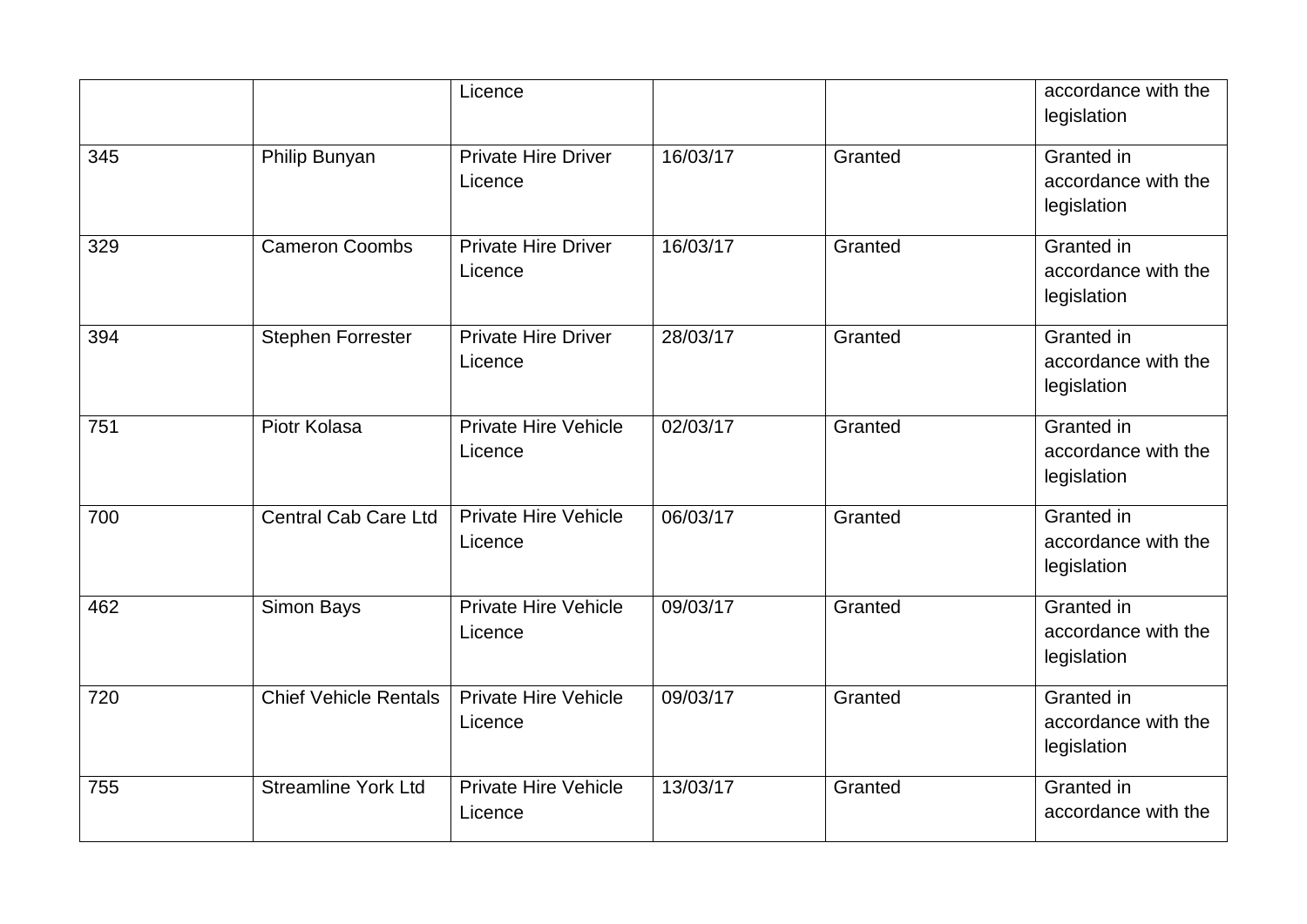|     |                            |                                        |          |         | legislation                                             |
|-----|----------------------------|----------------------------------------|----------|---------|---------------------------------------------------------|
| 747 | <b>Streamline York Ltd</b> | <b>Private Hire Vehicle</b><br>Licence | 14/03/17 | Granted | Granted in<br>accordance with the<br>legislation        |
| 716 | <b>Streamline York Ltd</b> | <b>Private Hire Vehicle</b><br>Licence | 14/03/17 | Granted | Granted in<br>accordance with the<br>legislation        |
| 839 | <b>Bilal Iqbal</b>         | <b>Private Hire Vehicle</b><br>Licence | 14/03/17 | Granted | Granted in<br>accordance with the<br>legislation        |
| 793 | Kindertons                 | <b>Private Hire Vehicle</b><br>Licence | 14/03/17 | Granted | Granted in<br>accordance with the<br>legislation        |
| 318 | Philip Bunyan              | <b>Private Hire Vehicle</b><br>Licence | 16/03/17 | Granted | <b>Granted</b> in<br>accordance with the<br>legislation |
| 748 | <b>Bilal Iqbal</b>         | <b>Private Hire Vehicle</b><br>Licence | 16/03/17 | Granted | Granted in<br>accordance with the<br>legislation        |
| 768 | <b>Bilal Iqbal</b>         | <b>Private Hire Vehicle</b><br>Licence | 16/03/17 | Granted | Granted in<br>accordance with the<br>legislation        |
| 798 | <b>Bilal Iqbal</b>         | <b>Private Hire Vehicle</b><br>Licence | 16/03/17 | Granted | Granted in<br>accordance with the<br>legislation        |